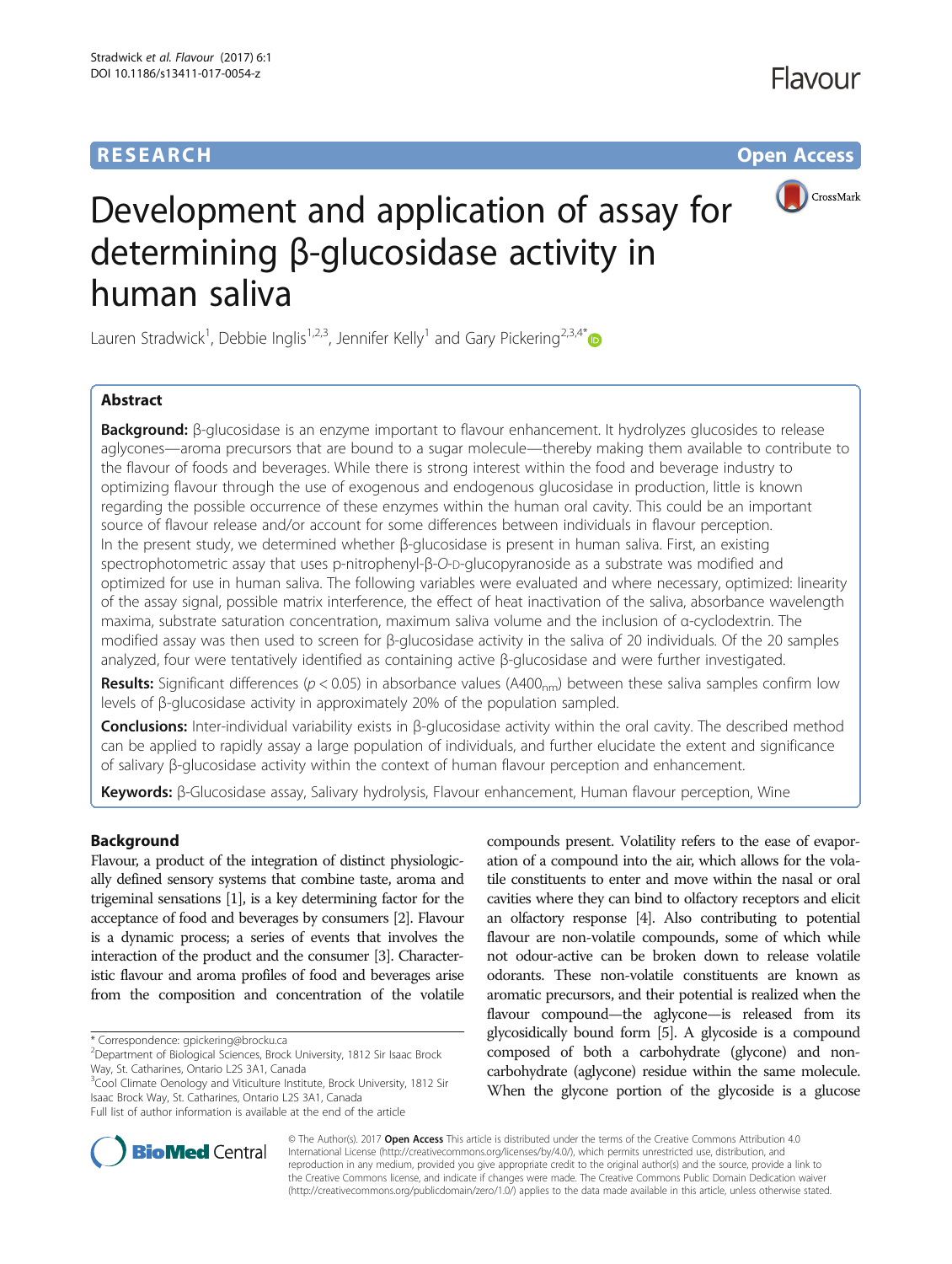molecule, the compound is known as a glucoside [\[6\]](#page-7-0). The ratio of glycosidically bound aroma compounds to their free aroma compound counterparts is dependent on the matrix. For example, in Muscat and Riesling wine grape varieties, this ratio ranges between 1 and 5, whereas in the Gewürztraminer variety, bound compounds are up to 15 times more abundant than the free forms [[7\]](#page-7-0). Thus, glycosidically bound compounds constitute a considerable reservoir of potential aromatic compounds that may enhance food and beverage flavour if their release can be realized. Glycosides can be separated from their sugar moieties through the use of heat, acid and enzyme hydrolysis [\[8](#page-7-0)], with the enzymes responsible for the latter known as glycoside hydrolases or glycosidases [[9](#page-7-0)].

Juice and wine are two products that have been extensively studied with respect to glycosidically bound aroma precursors [\[10](#page-7-0)]. For instance, monoterpenes are important aglycone compounds that contribute to the flavour, aromatics and typicity of many grape varieties and their wines [\[5](#page-7-0)]. They exist in both a free volatile form, which can directly contribute to the aroma and flavour, and in a potentially volatile, glycosylated form, which are bound to either mono or disaccharides [[5, 11](#page-7-0)]. Other examples of grape berry-derived aglycones that contribute to flavour include terpenolds, C13-norisoprenoids and benzene derivatives [\[12](#page-7-0)]. These examples elicit mostly pleasant aromas that contribute to the aroma profile and have a low perception threshold [\[13\]](#page-7-0).

Of the three methods by which glycosides can be separated, enzymatic hydrolysis is regarded as the most efficient, and considerable research has focused on its application to flavour enhancement [\[14\]](#page-7-0). Acid hydrolysis of glycosides occurs at a slow rate and may induce terpenol rearrangements [[13, 15\]](#page-7-0). Thermal hydrolysis has the potential to increase the breakdown of glycosides by 33%; however, high temperatures can also rearrange the natural structure of the glycosides [\[16\]](#page-7-0). Generally, glycosidases are best characterized as the group of enzymes that act on disaccharides, oligosaccharides and polysaccharides [\[17](#page-7-0)] to specifically cleave the glycosidic bond present between the aglycone and the glycone of the glycoside structure [\[6](#page-7-0), [9](#page-7-0), [18\]](#page-7-0). They are able to catalyze the hydrolysis of both S- and O-glycosidic linkages.

There is some evidence that human saliva may be involved with the release of non-volatile aroma compounds from glycoside structures. Saliva is a complex, heterogeneous, dilute aqueous solution that contains secretions from both the major and minor glands, including numerous inorganic salts, microorganisms, crevicular fluid, sloughed cells/food debris and a diverse selection of organic compounds such as proteolytic enzymes and mucous glucoproteins [\[19, 20\]](#page-7-0). In the mouth, flavour release from food and beverages is a dynamic process influenced by factors such as release rates of odorants, matrix compounds, breathing, mastication and saliva flow [\[2](#page-7-0), [20\]](#page-7-0). For non-volatile constituents, including aroma precursors, saliva acts as a carrier of the compounds to the taste buds located throughout the oral cavity, which is necessary to elicit a taste response [[4\]](#page-7-0). Further, odour perception can be influenced by the length of time odour compounds persist after food or beverages are swallowed, by remaining in the oral cavity. Saliva plays a role in the intensity and duration of this aftertaste; it acts as a transport system by extracting odorants from materials that are not swallowed [[21\]](#page-7-0).

Most research to date on salivary enzymes, including β-glucosidase, has focused on their role in the diagnosis of periodontal disease [\[22\]](#page-7-0) and responses to its treatment [[23\]](#page-7-0). Few studies appear on the possible activity and prevalence of β-glucosidase in human saliva. Menguy et al. [[24](#page-7-0)] suggested that approximately one in five people possess β-glucosidase in their saliva; however, the sample size of their study was quite small. Later, Arnaldos et al. [\[25](#page-7-0)] modified a spectrophotometric assay for strawberry callus protein for potential application in determining β-glucosidase in human saliva.

The optimal pH for β-glucosidase activity is approximately 5.5, with an activity range of 4.3–7.0 and an optimal temperature of 45 °C [[26\]](#page-7-0). Varying activity of βglucosidase within human saliva could represent a potential source of individual variation in the perception of flavour. Individual differences in flavour perception have been strongly linked to variation in food/beverage preferences, as well as habitual diet-related nutrition and health outcomes [\[27](#page-7-0)–[31\]](#page-7-0). β-Glucosidase activity may increase the concentration of free volatile compounds available in the oral cavity through the hydrolysis of glycosidically bound non-volatiles, potentially enhancing flavour and overall perception of the food or beverage consumed.

Existing analytical methods for measuring βglucosidase activity often require expensive, specialized equipment such as that used for high performance liquid chromatography (HPLC) [\[32](#page-7-0)]. Experimental methods and data analysis can be time-consuming with such techniques and require highly trained personnel. Further, current enzymatic approaches require extended incubation times and are highly temperature dependent [\[26](#page-7-0)]. The first objective of this study is to optimize an enzymatic method for measuring human salivary β-glucosidase activity that is rapid, simple and uses ubiquitous laboratory equipment (a spectrophotometer). A secondary objective is to apply this method to determine the prevalence of salivary β-glucosidase activity in humans. This research informs wider goals of fully eliciting the determinants of human flavour perception and sources of individual differences.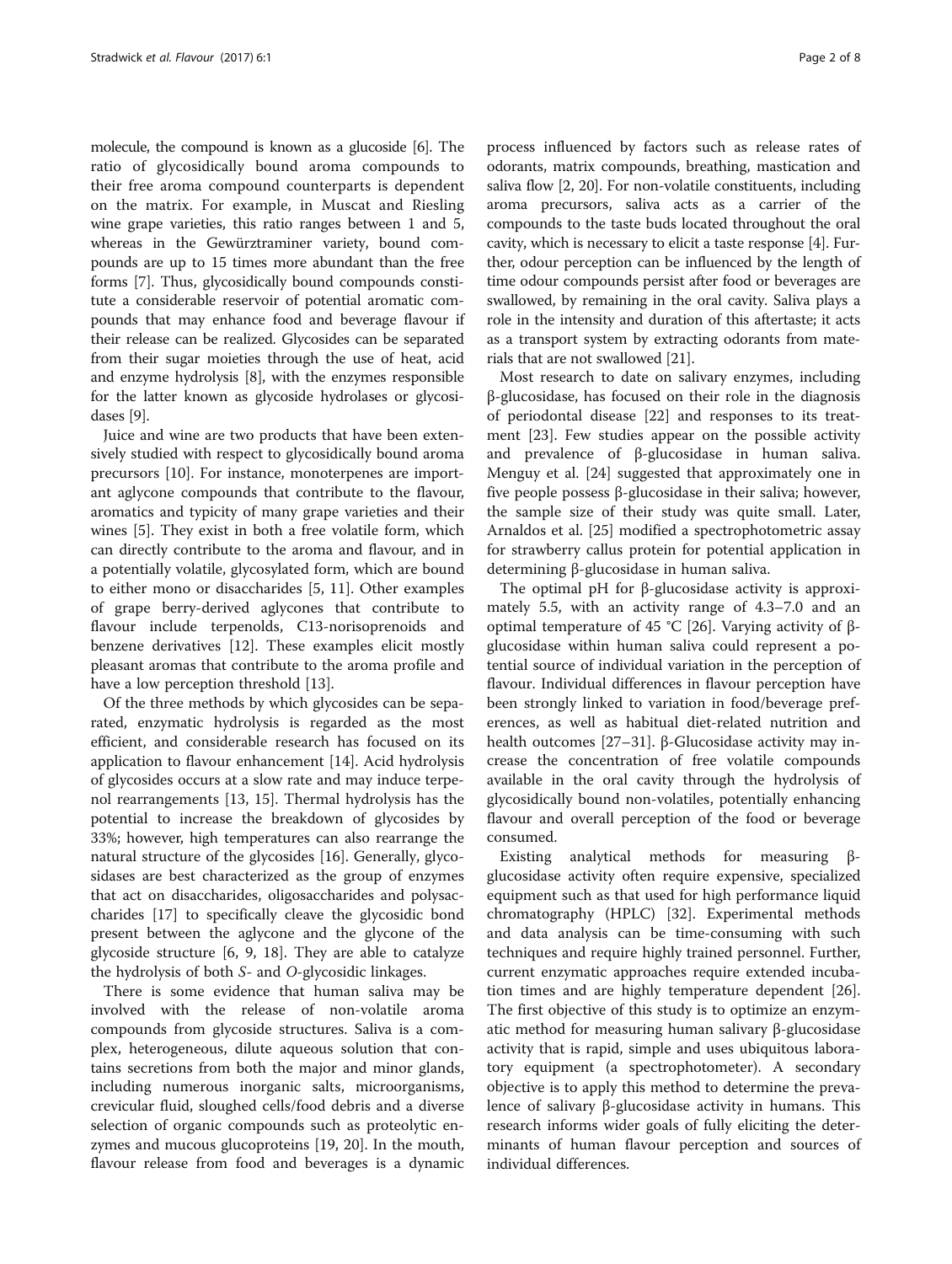#### Stradwick et al. Flavour (2017) 6:1 Page 3 of 8

#### Methods

#### Assay development and validation

A method to measure β-glucosidase activity from solubilized strawberry callus protein developed by Arnaldos et al. [[25](#page-7-0)] was evaluated and modified for use in human saliva. The reagents were 6 mM p-nitrophenyl-β-O-Dglucopyranoside (Sigma Aldrich, St. Louis, MO, USA), 6 mM α-cyclodextrin (Sigma Aldrich, St. Louis, MO, USA), 0.025 units of almond β-glucosidase (Sigma Aldrich, St. Louis, MO, USA) and 0.1 M phosphate buffer pH of 6.5, used to correct to a total volume of 2 mL. α-Cyclodextrin was included as it is reported to increase the sensitivity of the assay [\[25\]](#page-7-0). One enzyme unit is defined as the protein that hydrolyzes 1 μmol of salicin per minute at pH 5 and 37 °C. The absorbance of the released p-nitrophenol from the substrate was monitored at 405 nm over the course of 5 min. The assay was evaluated and modified to measure β-glucosidase activity in human saliva with foci on (i) the time over which the assay gave a linear response; (ii) interference from human saliva; (iii) the absorbance wavelength maxima of p-nitrophenol; (iv) the substrate concentration required for saturation of the enzyme; (v) the maximum volume of saliva that could be used without causing interference and (vi) the effectiveness of  $\alpha$ -cyclodextrin in enhancing the absorbance signal. Thus, the experimental plan

Table 1 Experimental design for assay development

consisted of six factors assessed in two trials, in order to develop an assay to detect β-glucosidase activity in human saliva. All assays were performed in duplicate using a Spectronic Genesys 2 spectrophotometer and results presented as averages ± standard deviation (SD), unless otherwise indicated. Table 1 summarizes the steps in developing and validating the assay.

# Saliva collection and processing

# Trial 1

A population of 20 healthy individuals (13 females, 7 males; 16 Caucasian, 4 non-Caucasian; 29.2 ± 9.7 years, range 21–53 years) free from oral disease participated in this trial by donating saliva samples. On the day of collection, participants were instructed to follow their normal morning routine (example: eating breakfast and brushing their teeth) and were asked to abstain from food or beverage for 2–3 h before sample collection. All β-glucosidase activities were assayed from fresh saliva specimens. We followed the protocols of Soderling [[33](#page-7-0)] for the collection and processing of the saliva samples. Specifically, individuals were asked to spit into a 50-mL falcon tube over the course of approximately 5 min until a minimum volume of 5 mL of saliva was collected. Samples were then centrifuged at 8000 rpm in an SS34 rotor in a Sorval RC5C Plus at 4 °C. The supernatant

|        | Experiment                                      | Factors                                                                                                                                                                                                                                                     | Treatments                                                                                                   | Outcome                                                       |
|--------|-------------------------------------------------|-------------------------------------------------------------------------------------------------------------------------------------------------------------------------------------------------------------------------------------------------------------|--------------------------------------------------------------------------------------------------------------|---------------------------------------------------------------|
|        | Validate linearity<br>of the assay signal       | 7.75 mM p-nitrophenyl-ß-O-p-glucosidase<br>+ 0.0025 units of almond β-glucosidase,<br>corrected to final volume of 2 mL with<br>100 mM phosphate buffer (pH 6.5);<br>wavelength 400 nm over 10 min;<br>no a-cyclodextrin                                    | Absorbance measured every<br>minute for 10 min after the<br>addition of almond ß-glucosidase                 | Linearity of the assay<br>is confirmed                        |
| ji     | Assess interference<br>from saliva              | See (i) above                                                                                                                                                                                                                                               | Absorbance values of buffer<br>compared with and without 25 µL<br>heat-inactivated <sup>a</sup> human saliva | Heat-inactivated saliva does<br>not interfere with the matrix |
| iii    | Determine absorbance<br>maxima of p-nitrophenyl | See (i) above                                                                                                                                                                                                                                               | Assay measured at 400 and 405 nm                                                                             | 400 nm selected                                               |
| iv     | Determine substrate<br>saturation concentration | Varying substrate concentrations $+0.0025$<br>units of almond β-glucosidase, corrected<br>to final volume of 2 mL with 100 mM<br>phosphate buffer (pH 6.5); wavelength<br>400 nm over 10 min                                                                | Substrate concentration varied<br>between 0 and 10 mM                                                        | 7.75 mM selected                                              |
| $\vee$ | Determine maximum<br>saliva volume              | 7.75 mM p-nitrophenyl-β-O-p-glucosidase<br>$+$ 0.0025 units of almond $\beta$ -glucosidase<br>+ varying volumes of heat-inactivated saliva,<br>corrected to final volume of 2 ml with<br>100 mM phosphate buffer (pH 6.5);<br>wavelength 400 nm over 10 min | Different amounts of heat-inactivated<br>saliva evaluated: 25, 50, 100, 150<br>and 200 µL                    | 200 µL selected                                               |
| vi     | Evaluate efficacy of<br>a-cyclodextrin          | 7.75 mM p-nitrophenyl-β-O-p-glucosidase<br>$+$ 0.0025 units of almond $\beta$ -glucosidase<br>+ 200 µL of heat-inactivated saliva,<br>corrected to final volume of 2 ml with<br>100 mM phosphate buffer (pH 6.5);<br>wavelength 400 nm over 10 min          | Assays performed with and<br>without 6 mM a-cyclodextrin                                                     | Inclusion of 6 mM<br>a-cyclodextrin in assay                  |

a<br>Saliva was heat-inactivated by boiling for 10 min in a water bath, then centrifuged at 8000 rpm for 10 min using a SS-34 rotor (Sorval RC5C Plus centrifuge)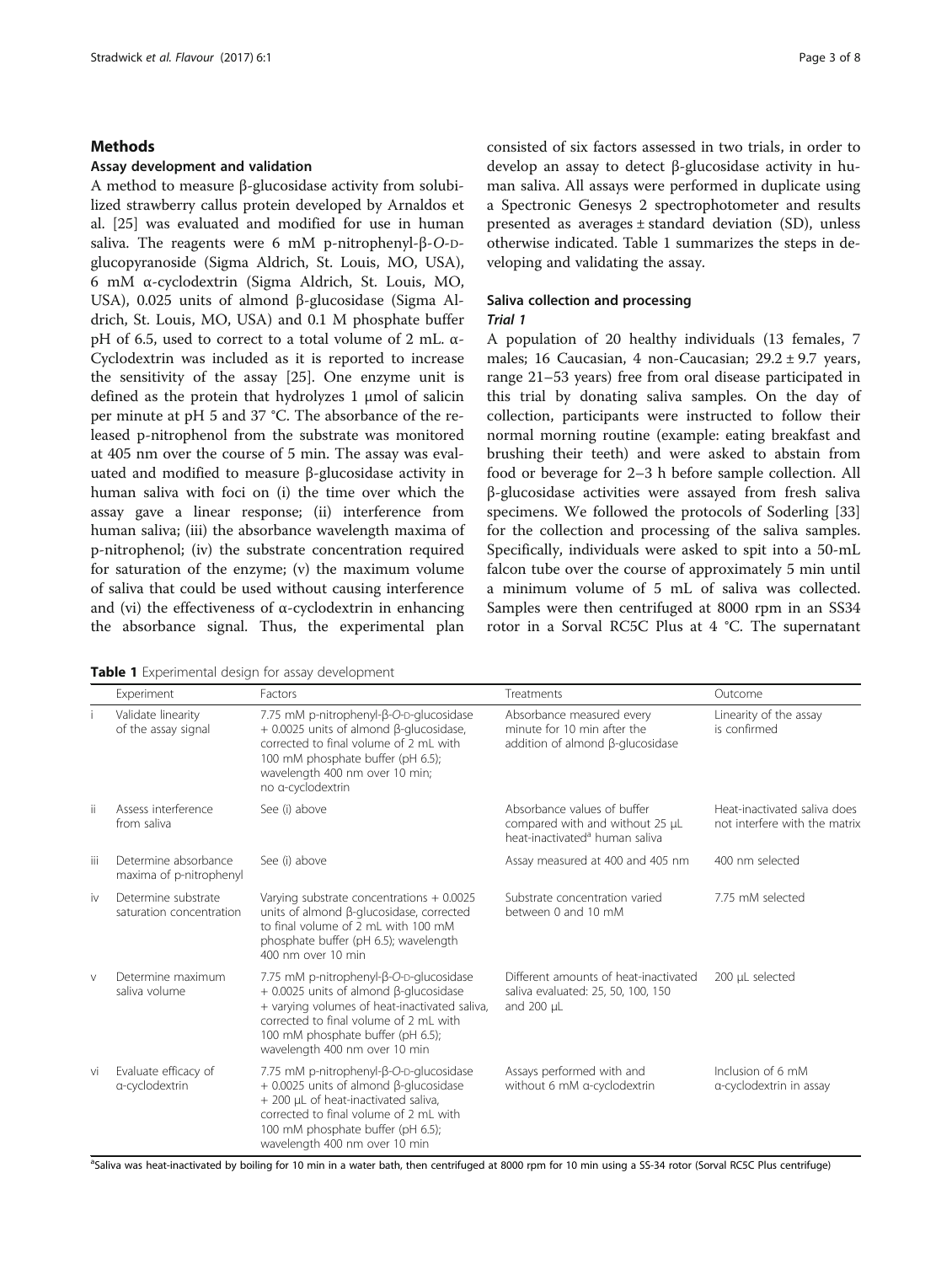was transferred into 1.5-mL Eppendorf tubes, placed on ice and assayed within 2 h of sample collection.

#### Trial 2

Four saliva samples with high rates of enzymatic activity were re-evaluated by processing the saliva with two additional treatments. For the first treatment, the saliva was re-centrifuged for 10 min at 8000 rpm (SS-34 rotor in a Sorval RC5C Plus centrifuge). The clarified supernatant was placed on ice and assayed within 2 h of processing. The second treatment used the saliva collection and centrifugation method outlined in Trial 1, then the saliva was heat-inactivated at 100 °C for 10 min. The heatinactivated samples were then placed on ice and assayed within 2 h.

#### Statistical analysis

Differences between variables were determined using the XLSTAT statistical software package (Addinsoft, Version 7.1; New York, NY, USA). Statistical methods used were analysis of variance (ANOVA) with mean separation by Tukey's honestly significant difference (HSD) test ( $p <$ 0.05) and linear regression analysis.

#### Results

#### Assay development and validation

The hydrolysis reaction of the p-nitrophenyl-β-O-D-glucopyranoside by almond β-glucosidase is linear for the first 10 min of the reaction (linear regression analysis,  $R^2$ value of 0.999; data not shown). Both the 0.1 M phosphate buffer and the 0.1 M phosphate buffer containing 25 μL of heat-inactivated saliva spiked with 0.025 units of almond β-glucosidase show no significant difference in their change in absorbance over the first 10 min. This assay was also performed with both heat-inactivated and non-heat-inactivated human saliva without the presence

of almond β-glucosidase, and no significant change in absorbance was observed (Fig. 1).

Due to different reported values for the p-nitrophenol wavelength maxima (405 nm, [[25\]](#page-7-0); 400 nm, [[34\]](#page-7-0)), we measured almond β-glucosidase activity using 0.1 M phosphate buffer as well as 0.1 M phosphate buffer containing 25 μL of heat-inactivated human saliva at both 400 and 405 nm. There was no significant difference between the reaction rates observed for each wavelength for either matrix (Fig. [2\)](#page-4-0). Therefore, for the measurement of β-glucosidase activity in human saliva, we used 400 nm as the p-nitrophenol wavelength maxima.

To examine the substrate saturation concentration, we varied the concentration of p-nitrophenyl-β-O-D-glucopyranoside in 25 μL of heat-inactivated human saliva between 0 and 10 mM. Figure [3](#page-4-0) shows the change in absorbance at 400 nm plotted against the time frame of the reaction. The plateau (representing substrate saturation) occurs at 6–8 mM of p-nitrophenyl-β-O-D-glucopyranoside, indicating that a concentration of substrate between 6 and 8 mM in the β-glucosidase assay will allow for the maximum rate of hydrolysis.

An assay was performed using five different volumes of heat-inactivated human saliva (25, 50, 100, 150 and 200 μL) each spiked with 0.025 units of almond βglucosidase to determine maximum saliva concentrations. The reaction rates did not differ between volumes  $(F = 2.3 \ (4.5); p = 0.19)$  (data not shown). Therefore, to maximize the level of β-glucosidase activity (predicted to be low) that could be detected in human saliva, the maximum volume of 200 μL for each human saliva sample was used.

We also assessed the effectiveness of α-cyclodextrin in enhancing the absorbance signal of the p-nitrophenol-αcyclodextrin chromophore by measuring absorbance in the presence and absence of 6 mM of α-cyclodextrin.



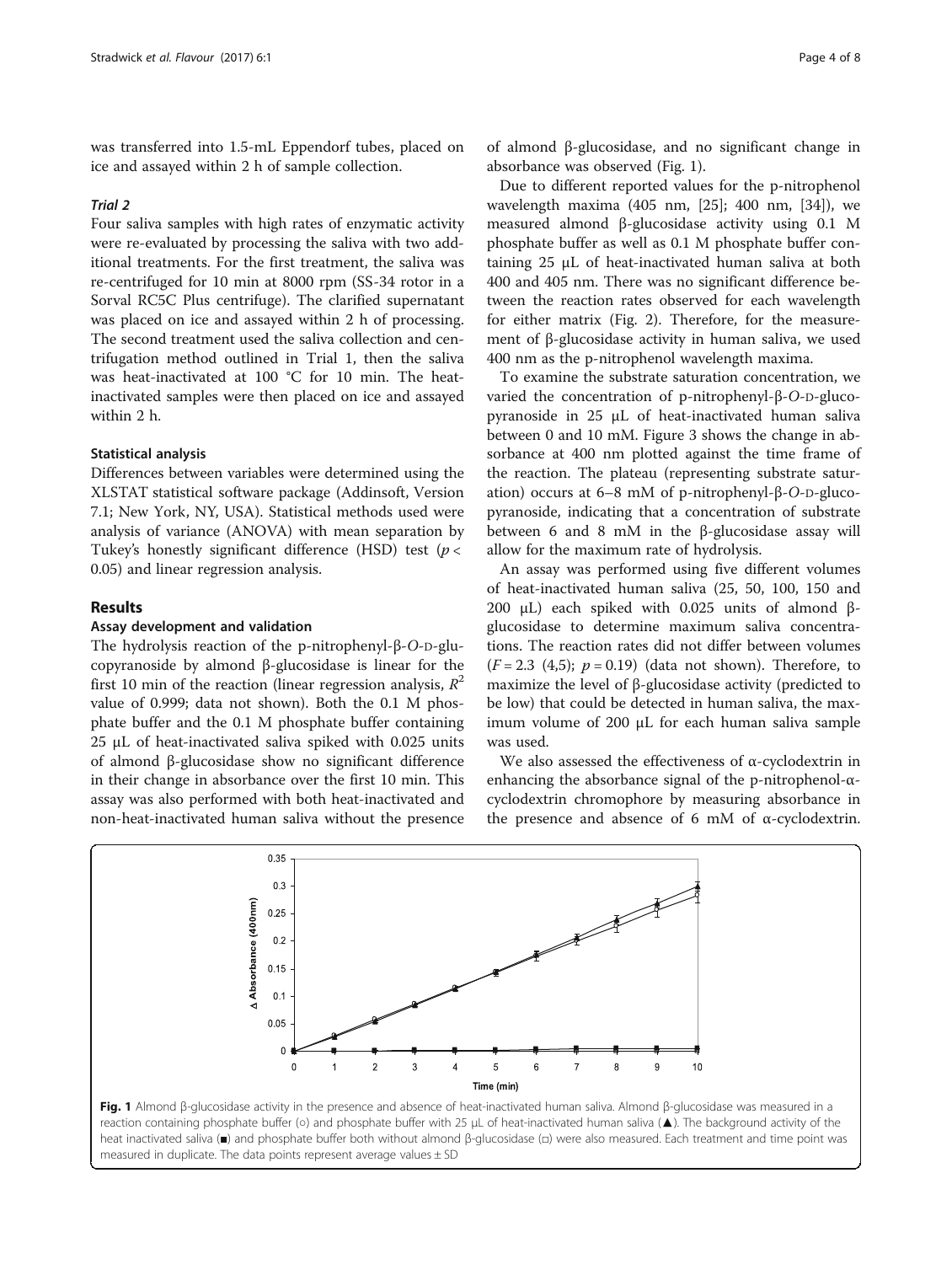<span id="page-4-0"></span>

Absorbance was increased two-fold when α-cyclodextrin is included in the β-glucosidase assay at a concentration of 6 mM (0.056  $\pm$  0.001 versus 0.028  $\pm$  0.000) (data not shown). This is further demonstrated by the change in molar absorption coefficients of p-nitrophenol (7.75 mM) and the αcyclodextrin (6 mM)/p-nitrophenol (7.75 mM) complex measured in heat-inactivated human saliva and calculated using the Beer-Lambert Law  $(A = \varepsilon c!)$ : p-nitrophenol absorbance, 0.0277 (=3.57 Lmol<sup>-1</sup> cm<sup>-1</sup>), α-cyclodextrin/p-nitrophenol complex absorbance, 0.0563 (=7.26 Lmol<sup>-1</sup> cm<sup>-1</sup>).

Given these findings, the optimized method for determining β-glucosidase activity in human saliva was as follows: 7.75 mM of p-nitrophenyl-β-O-D-glucopyranoside (Sigma Aldrich, St. Louis, MO, USA), 6 mM of αcyclodextrin (Sigma Aldrich, St. Louis, MO, USA), 200 μL of human saliva, 0.1 M phosphate buffer at pH 6.5 (used to correct to a total volume of 2 mL) and absorbance measured at wavelength of 400 nm.

#### Application: prevalence of β-glucosidase in human saliva

The optimized and validated method described above was used to examine β-glucosidase activity in the saliva of 20 individuals. The results are presented in Fig. [4](#page-5-0). As can be noted, there was a large and statistically significant variation in activity between individual saliva samples ( $p < 0.05$ ). Some activity is suggested in 19 of the 20 samples, with four in particular showing relatively high values.

As participants 8, 9, 11 and 12 show significantly higher reaction rates than others, we conducted further testing to ensure that other components of the saliva matrix were not interfering, that β-glucosidase was in fact being measured, and to determine whether or not the samples were following a typical pattern of enzyme activity. These samples were evaluated with additional treatments to confirm that the change in absorbance was due to the hydrolysis of the p-nitrophenyl-β-O-Dglucopyranoside. The reaction time frame was extended to 30 min to observe the enzyme activity pattern. Treatments  $(1 \times 10$  min of centrifugation,  $2 \times 10$  min of centrifugation and  $1 \times 10$  min of centrifugation plus 10 min in a 100 °C water bath) and results are shown in Fig. [5](#page-5-0).

Figure [5](#page-5-0) illustrates that the change in absorbance does not increase linearly after approximately 10 min, representative of a classic enzyme curve. Individuals 8, 9 and 12 display similar levels of β-glucosidase activity as in Trial 1, whereas absorbance values for individual 11 show an approximate two-fold decrease between the two trials.

### **Discussion**

The first phase of this study sought to adapt and validate the assay developed by Arnaldos et al. [[25\]](#page-7-0) for measuring β-glucosidase activity in a non-saliva matrix to whole

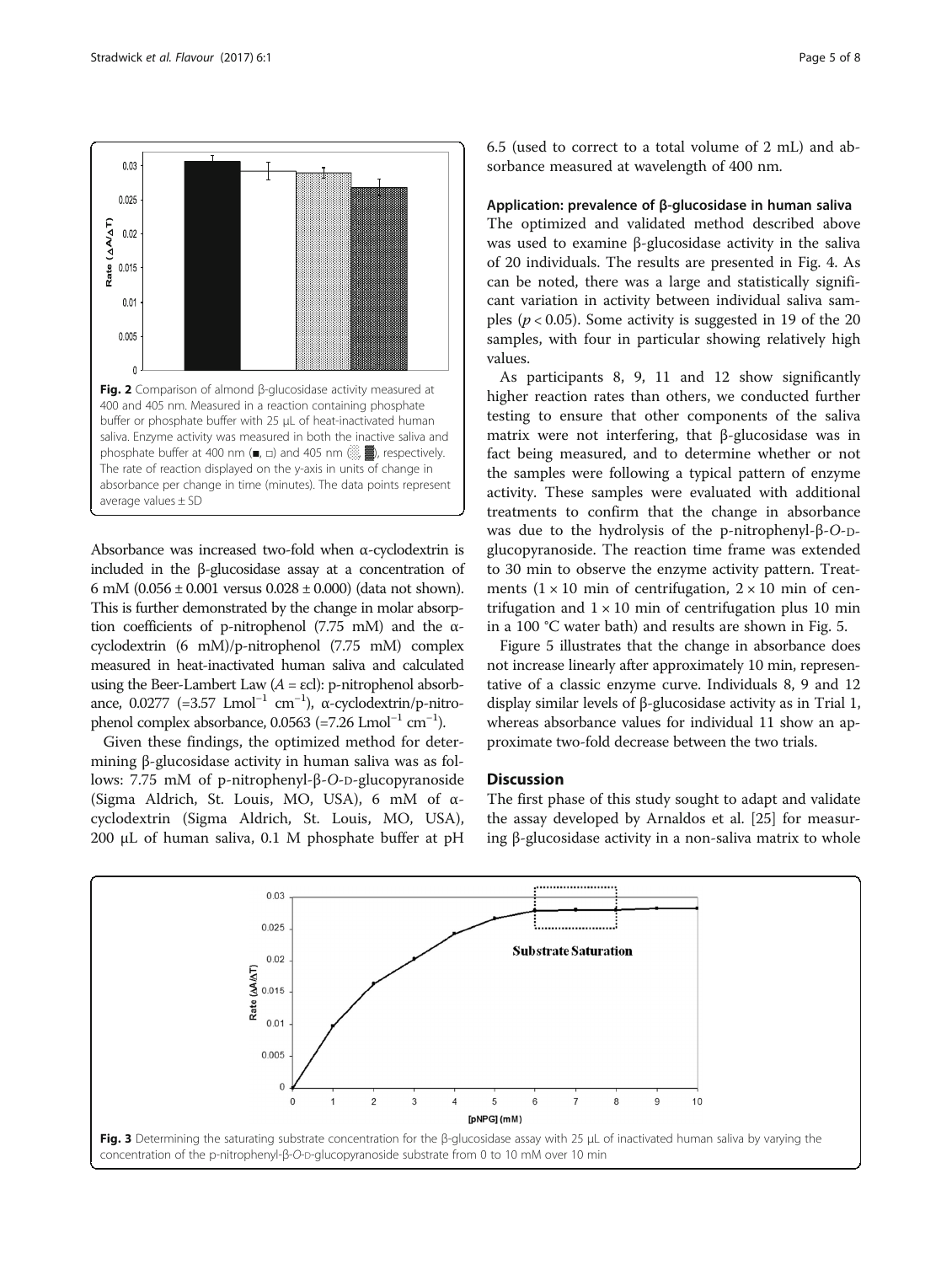<span id="page-5-0"></span>

human saliva. Reproducible and reliable performance was obtained using 0.1 M phosphate buffer, 0.025 units almond β-glucosidase, 7.75 mM p-nitrophenyl-β-O-Dglucopyranoside, 6 mM of α-cyclodextrin, 200 μL saliva and a wavelength of 400 nm. Importantly, we show that the inclusion of 6 mM of α-cyclodextrin increases the sensitivity of the assay, and that inclusion of heatinactivated human saliva is a necessary component of the new method. As observed in Fig. 5, heat inactivation reduced the activity level in the saliva, indicating there is a background hydrolysis of the substrate that is not due to β-glucosidase activity. The difference in activity between the non-heat-treated saliva and the heat-treated sample represents the β-glucosidase activity in the saliva. This result shows the importance of subtracting out any contribution of substrate hydrolysis from a heat-

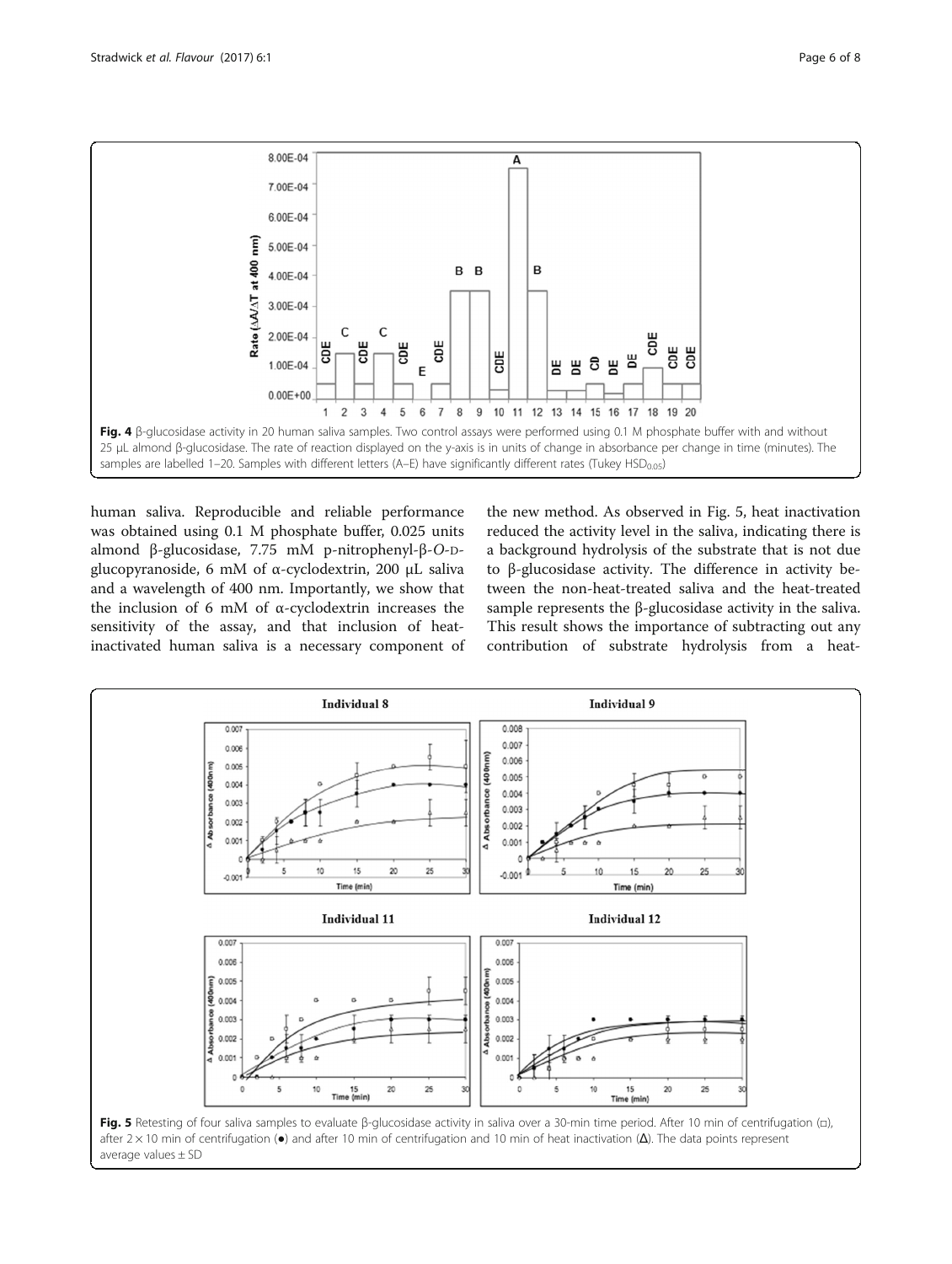inactivated sample to ensure all background hydrolysis is accounted for and only β-glucosidase activity is being reported. An existing study conducted by Walle et al. [[35](#page-7-0)] also evaluated human saliva for β-glucosidase activity via high performance liquid chromatography (HPLC), with a minimum detectable amount of 1 μmol/(L saliva  $\times$  h). Their method measured the hydrolysis of the flavonoid glucoside genistin as a proxy for enzyme activity. Evidence from other studies [[36, 37](#page-7-0)] suggests that HPLC and spectrophotometric analysis are equally accurate (based on recovery methods), but HPLC may be less variable than spectrophotometric measurements. However, given the rapid nature of our modified spectrophotometric assay, its ease of use, the time required to run analyses and the reduced associated costs, it offers an attractive option for analysis of β-glucosidase activity in human saliva.

The second aim of this study was to assess the prevalence of salivary β-glucosidase activity in a sample of 20 individuals. The accuracy of the spectrophotometer is ±0.003 absorbance units in the absorbance range being measured. Given this measurement uncertainty, only four of the 20 samples examined appear to contain βglucosidase activity (absorbance values greater than  $3 \times$ 10e-4 absorbance units). Fresh saliva samples were obtained and re-evaluated from these individuals, with the resultant absorbance: time responses consistent with classic enzyme activity curves, further suggesting there is active β-glucosidase in these samples.

This relatively low prevalence of human salivary βglucosidase activity is consistent with the findings of Menguy et al. [[24\]](#page-7-0) (1 from 5 individuals) and Zambon et al. [[23\]](#page-7-0) (0 from 5 individuals). The aforementioned study by Walle et al. [\[35](#page-7-0)] measured the rates of enzymatic hydrolysis in 17 individuals; three individuals showed very high rates (defined by consumption of substrate), one individual showed no hydrolysis and the remainder fell within a range of barely detectable to moderate levels of hydrolysis. Given the similarity of these results to those obtain in the current study, the literature is now converging around an incidence of β-glucosidase activity in human saliva of approximately 20%.

Human salivary pH ranges from 6.2 to 7.4 [\[38](#page-7-0)], encompassing the upper limits of the β-glucosidase pH activity range  $(4.3-7.0;$  optima = 5.5) [[26\]](#page-7-0). It is therefore possible that β-glucosidase activity and potentially flavour perception may be more pronounced in individuals with low relative salivary pH. However, this speculation should be considered in the context of the pH of the food or beverage containing the glucosides. For instance, the buffering capacity of wine has been shown in both in vitro and in vivo studies to be superior to that of saliva; the pH of wine/saliva mixtures in the mouth is essentially that of the wine (3.4–3.8) [\[39](#page-7-0)], presumably

negating any individual differences in initial salivary pH. Indeed, in the case of wine, this profound decrease in the pH of the saliva/wine mixture suggests that glucoside hydrolysis from β-glucosidase in this glucoside-rich beverage would be negligible.

In the present study, the absorbance readings for individual 11 varied approximate two-fold between the two evaluations, raising questions around the source of this day-to-day variability in activity and also why some individuals possess salivary β-glucosidases at all. Participants were instructed to brush their teeth and eat breakfast as usual the morning their saliva was collected. However, it is possible that those protocols were not followed, and information on the teeth brushing practices of participants was not collected. Bacterial flora in the oral cavity, bacteroides and shedded oral epithelial cells are potential sources of β-glucosidases, as shown by the effectiveness of antibacterial agents such as Listerine® in inhibiting salivary hydrolysis, even 24 h after use [\[22, 35\]](#page-7-0). This could have a significant effect on the prevalence and extent of β-glucosidase activity reported here. For instance, some participants may have increased concentration of bacterial flora due to not brushing, while others may have used mouthwash and/or tooth brushing prior to samples being collected. Similarly, differences between replicate sample activities from the same individual(s) may be due to changes in daily oral hygiene practices. It is also possible that inter-individual variation in activity could have a genetic origin with, for instance, some individuals more predisposed to periodontal disease than others [\[22](#page-7-0)]. Finally, future research might also consider the association of demographic factors and dietary habits with variation in oral β-glucosidase activity.

# Conclusions

This study successfully measured low levels of βglucosidase activity in human saliva, with the estimated prevalence of 20% in agreement with other studies. Further research should establish the ecological significance of this finding; that is, whether individuals with significant levels of salivary β-glucosidase activity gain any flavour advantage or perceive components of flavour differently. Time-intensity methodologies, including temporal dominance approaches, may be helpful in this regard. The rapid assay developed and described here offers an inexpensive alternative to HPLC methods for measuring β-glucosidase activity and can be applied to larger populations of individuals to further elucidate the extent and significance of human salivary β-glucosidase activity. This should provide additional insights into individual flavour perception and advance understanding of the role of flavour perception in food and beverage preferences and subsequent ingestion behaviours.